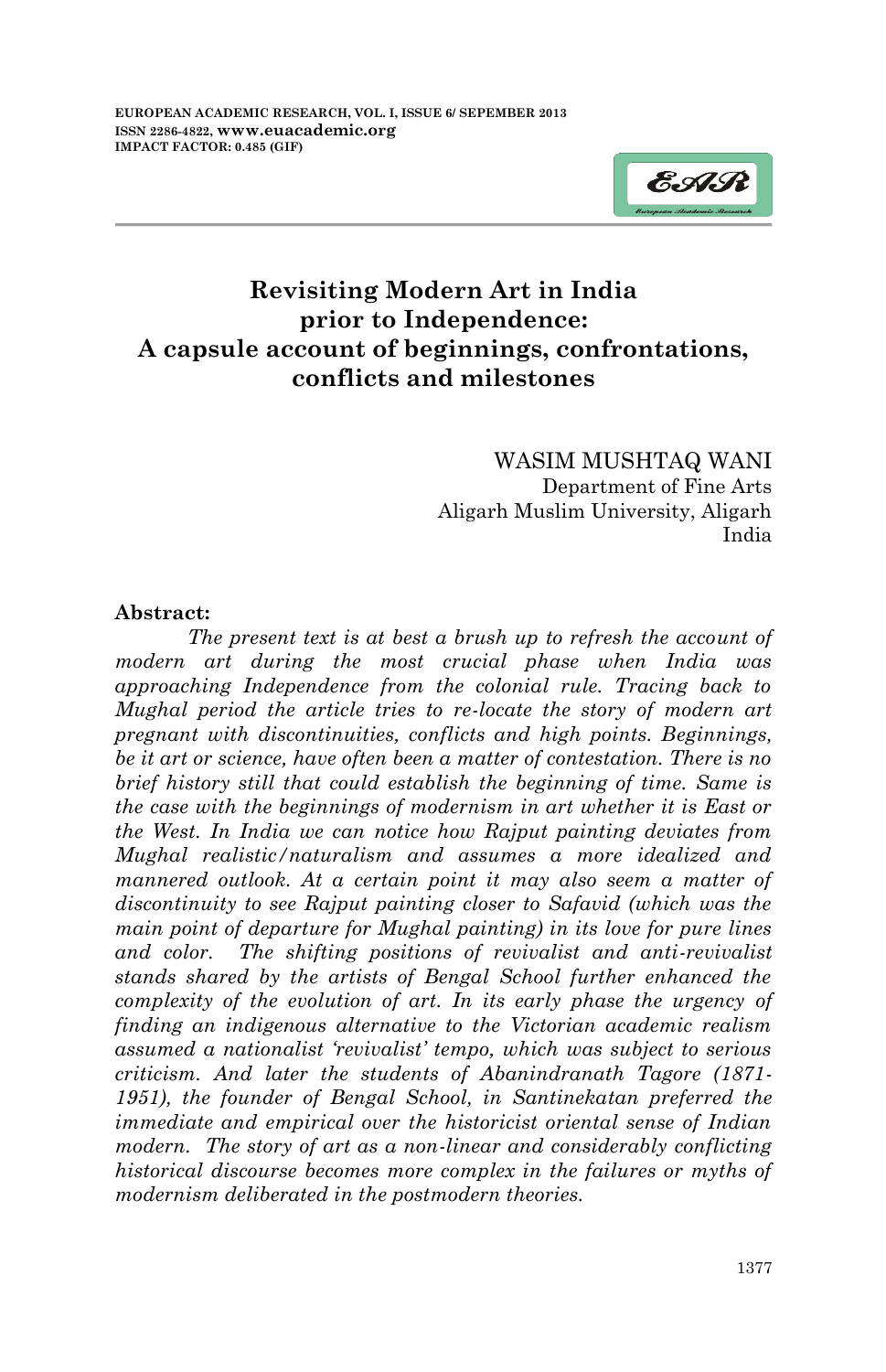**Key words**: Modern Art in India, The beginning of modern art in India, Nationalistic Art and Colonial Period in India, Mughal Art, Bengal School, Progressive art movement in India.

Beginnings, be it art or science, have often been a matter of contestation. There is no brief history still that could establish the beginning of time. Same is the case with the beginnings of modernism in art whether it is East or the West. The older text books on art negotiate with the term "modern" referring back to early Renaissance in Europe where Giotto is seen as a revolutionary for breaking with the crude Byzantine style of medieval times. His major break and contribution lies in bringing the technique of drawing accurately from life, which brought the European notion of "modern" close to the classical Greco-Roman concept of imitation.

Throughout Renaissance until the advent of Romanticism, (which revolted against the hegemony of classical ideals), the concept of "modern" found its major associations in the classical/realistic tradition. However, with the passage of time the word "modern" assumed different and often contradictory meanings. It meant as much a thing of now as it became a thing of the past. Moreover, it also became possible to perceive art not as a linear and deterministic progress but rather a fluid and circular phenomena, which unlike West, is generally considered very much central to eastern/Asian thought and sensibility. It is interesting, for instance, to bring in the element of contingency and shock while referring to different events of European modern art. The naturalistic realism, which, more or less, guaranteed the modernism of Renaissance to break with the perspective-less traditions of the medieval past was, with more force and explicitness, deconstructed by the analytical cubism, the most articulate point of 20th century modern art – questioning the forward looking avantgardist stand of modernity. As we know between Renaissance and early 19th century Realism, (both sharing the

**EUROPEAN ACADEMIC RESEARCH, VOL. I, ISSUE 6/ SEPTEMBER 2013**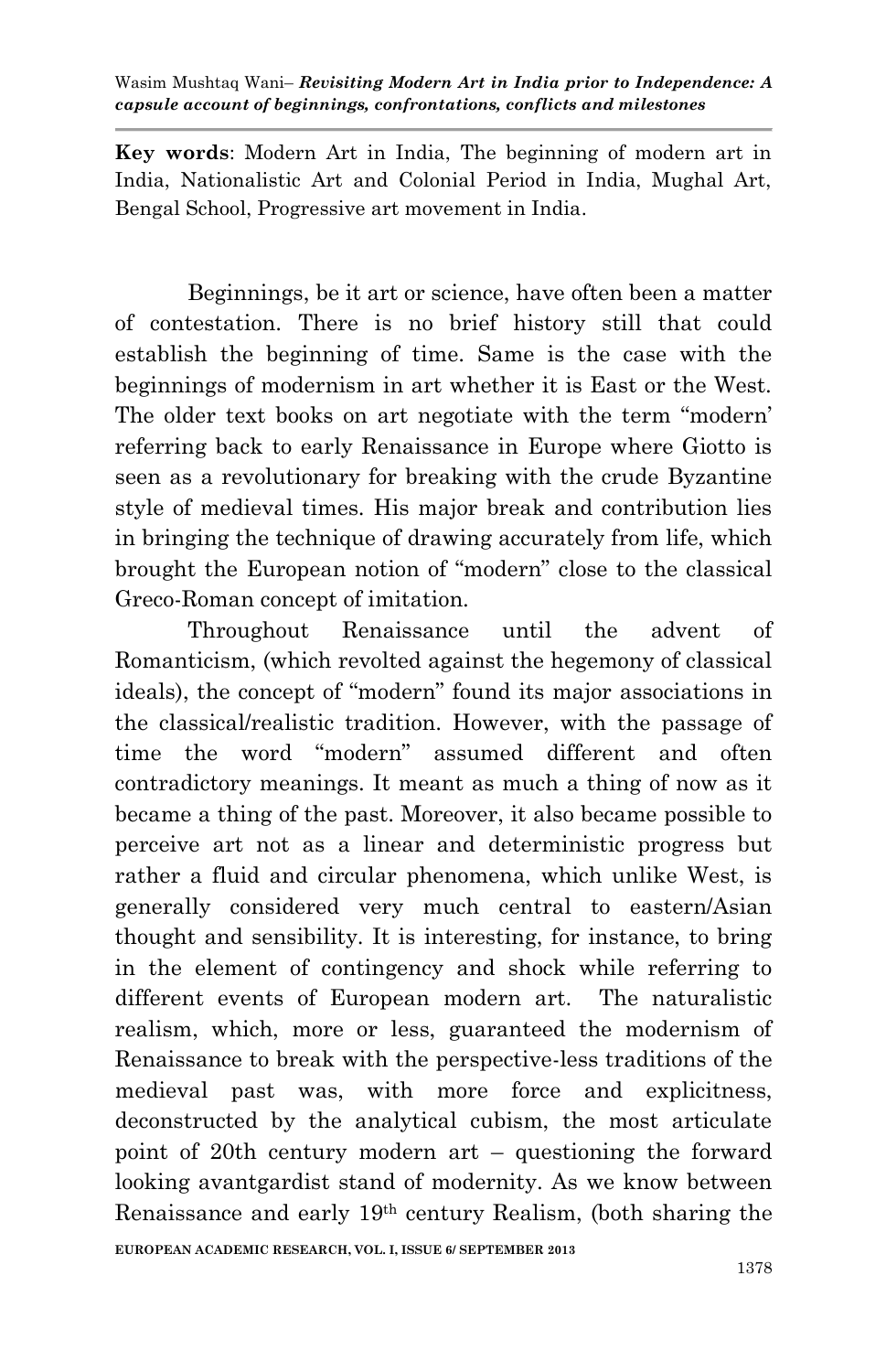ideals of truth and accuracy), the nature of art saw many shifting points of discontinuity and contingency, for instance, in the moments of the Mannerist intervention and Baroque accesses. Similarly, in India we can notice how Rajput painting deviates from Mughal realistic/naturalism and assumes a more idealized and mannered outlook. At a certain point it may also seem a matter of discontinuity to see Rajput painting closer to Safavid (which was the main point of departure for Mughal painting) in its love for pure lines and color. The shifting positions of revivalist and anti-revivalist stands shared by the artists of Bengal School further enhanced the complexity of the evolution of art. In its early phase the urgency of finding an indigenous alternative to the Victorian academic realism assumed a nationalist "revivalist" tempo, which was subject to serious criticism. And later the students of Abanindranath Tagore (1871-1951), the founder of Bengal School, in Santinekatan preferred the immediate and empirical over the historicist oriental sense of Indian modern. The story of art as a non-linear and considerably conflicting historical discourse becomes more complex in the failures or myths of modernism deliberated in the postmodern theories.

Comparatively, if the sense of 'modernity' is generally attributed to Renaissance Florence (c.1400-1600) for encouraging an impersonal state, urbanism, individualism, and objective approach to nature, then it is Mughal India (1526- 1757), roughly of the same time, for anticipating similar values. It is difficult to understand "why this burgeoning "modernity" in Mughal India failed to take firm roots.' (Mitter 2001, 107) Whether it was the Hindu caste system or the monarchy of the Mughal court for restricting the dissemination of ideas borrowed in exchange with other developing civilizations "modernity" in India was subjected to a snail pace as compared to the Europe. However, the open-minded and pluralistic approach of the Mughal painting, especially in history painting and portraiture, shares some of the major concerns identified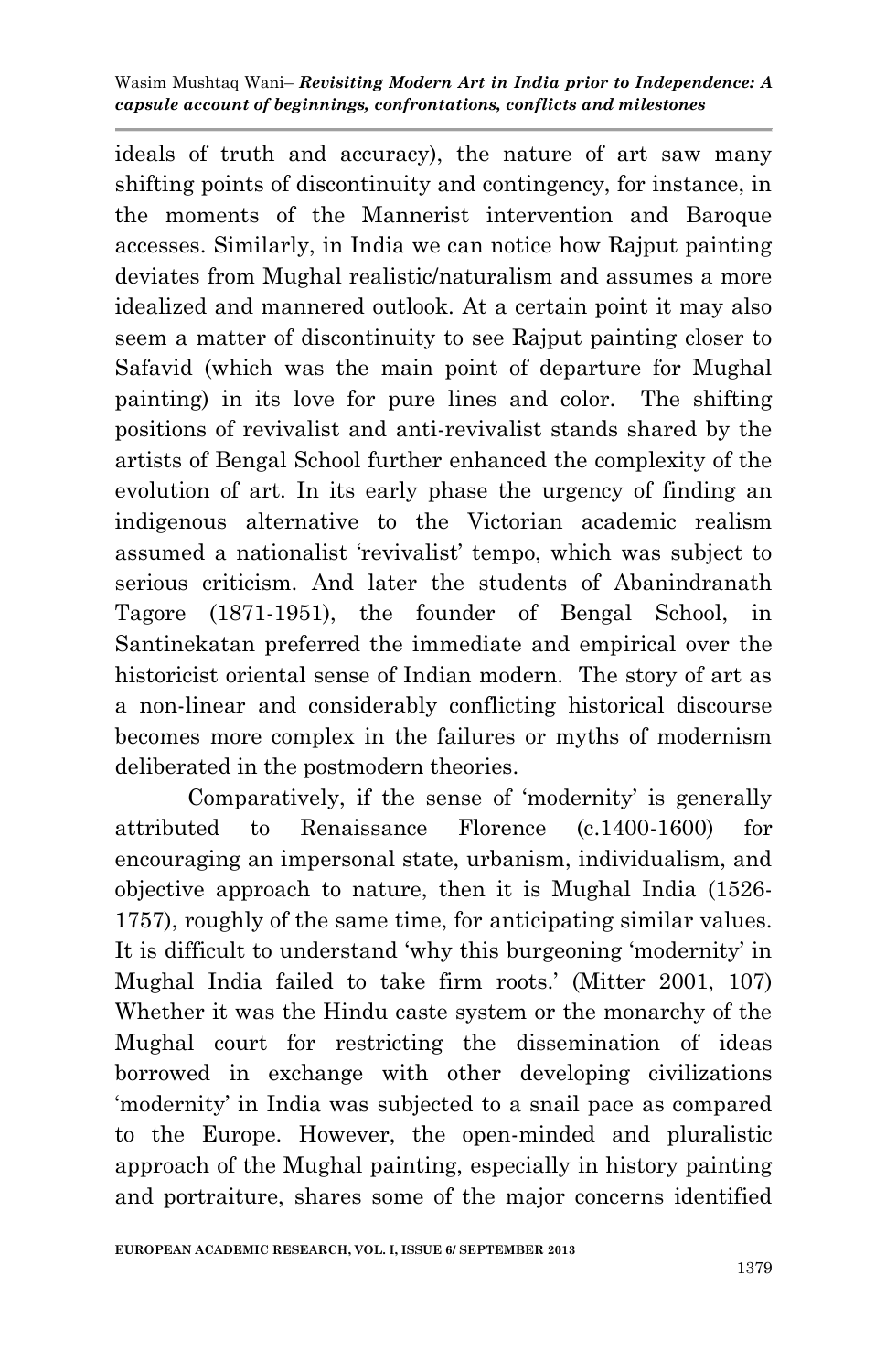with the classical/realistic values of Renaissance art. In the same vein later Rajasthani and Pahari paintings strike a deep chord with the western Romanticism for sharing concerns like epic legends of romance, lyricism, a sense of immediacy and individualism. One of the major reality checks for Indian art was during the colonial era where the direct exchange with western culture replaced the Mughal Rajput naturalism with Victorian illusionistic art. The highly ambitious patronization and strategic policies of dissemination devised by the British Raj was one big thing, (the one thing that Mughal lacked) which prompted the local artists to adapt to the new genres like oil portraits, naturalistic landscape and academic nudes. On the other hand this direct contact and access to the foreign influence gave rise to the construct of nationhood, which anticipated a nationalist movement of resistance and colonialism. "The period is characterized, as the noted art historian Partha Mitter states, "by a dialectic between colonialism and nationalism and the construction of cultural difference in a rapid globalization of culture." (Mitter 2001, 171) The local artists or 'native artists', (as they were initially called to segregate from the elite) on the one hand found sufficient avenues to make a living and on the other hand felt disconnected from their own heritage. With the passage of time the rise of national movement triggered a certain sense of discontent for illusionistic art and artists once again, but this time with a sense of anxiety, turned to the pre-colonial indigenous past. This seesaw between the tastes, genres and influences is characteristic not only of Indian art but, more or less, of the whole global art scene of the nineteenth century – a zeitgeist. At this point of crisis it was Raja Ravi Verma (1848- 1906) the most successful academic artist who came to the rescue by providing a different and more articulate perception of "modern".

The recent developments in Indian art criticism anticipate a more complex and open-ended position of modern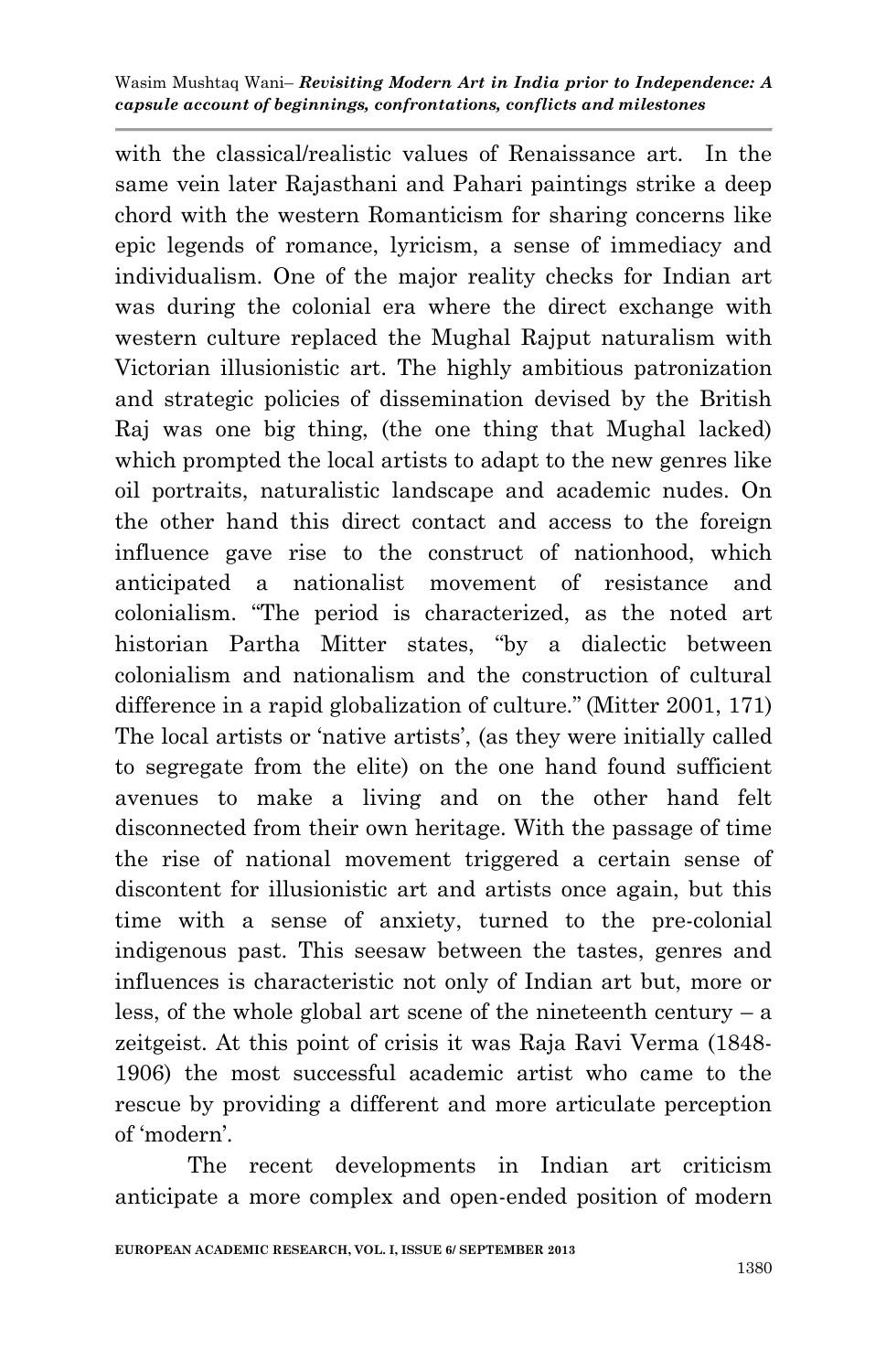in India. Ravi Verma's contribution for assimilating western technique to articulate Indian subjects by means of which he constructed images of gods from the epic mythological text was suddenly perceived as 'modern'. (Sinha 2003, 1) Verma's paintings gained a huge national popularity partly because he was able to cater the sentiment of the masses by painting theatrical presentation of Hindu mythological subjects and partly due to his ingenious marketing strategies for starting a printing press in Bombay in 1894, which made it possible to make as many copies of his paintings as was demanded. And soon mass-produced oleographs got even more multiplied in the form of bazaar prints and calendar art anticipating new methods of cultural dissemination, and the fact anybody could now have access to art, is tantamount to the Industrial urban ambition of modernity. Verma's major contribution and fame lies in his history paintings of ancient Indian epics and classical literary works. He meticulously learned the Victorian dialect of salon art, especially the skill of oil painting, and articulated Indian subjects, which are both conspicuously different from the western cannon and at the same time convincingly modern. The hybridity of his art was at one point criticized for being "kitschy" and unspiritual but now seems to have come a long way to be addressed as a possible choice in the general paranoia of nationalism and modernism. The position of Amrita Sher-Gil (1913-1941) as the first Indian modern may be claimed on the basis that she returned to India after being groomed in the mainstream western art world in Paris. However, it was not her immediate contemporary movements in Paris that she choose, but instead brought the influence of Post-Impressionism and in a certain sense re-enacted Gauguin-Tahiti with the "poor, downtrodden" and " silent images of infinite submission" of India. She identified with the Post-Impressionists not only in terms of formal language but also in their passionately nonconformist lifestyle and destiny making her a fitting example of a modern rebel. Sher-Gil"s position is also of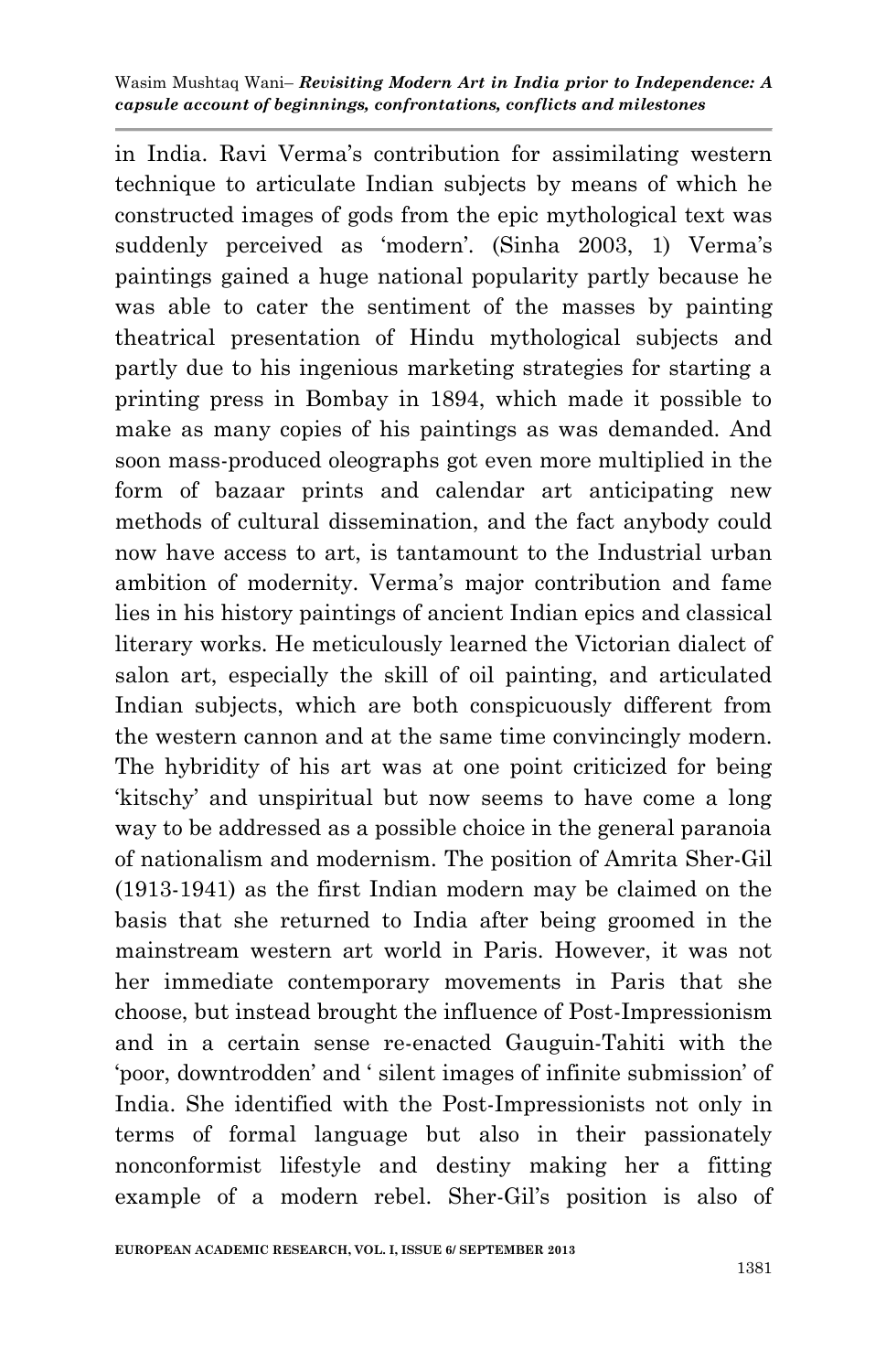considerable importance in the feminist context of modern for leading an individual and purely professional life in the world of patriarchal chauvinism. In 1934 she returned to India after obtaining training at the famous Ecole-des-Beauz-Arts, Paris. Born to a mixed Sikh-Hungarian parentage she became a living emblem blending East and the West. There was something about her enigmatic personality and the fact she choose Gauguin's influence, one of the legendary heroes of European modern art, out of the host of mainstream styles and movements like Cubism, Expressionism and Surrealism. And her sudden death in 1941 has made her the most remembered legend of the Indian modern art history. In her brief career, however, she incorporated post-impressionism idiom with indigenous traditions like Pahari and Ajanta by which she arrived at a pictorial solution to the everyday of life of India marking a considerable difference both from the European influence and the local Bengal School.

It was the emergence of Santinekatan in 1920s that Indian art attained some kind of solemn repose and commensurability. Rabindranath Tagore (1861-1941) being its main architect who devised the educational formula of art practice that was adherent to the laws of nature. He talked about the art manifesting human contact with the nature/environment, which European art of the time was more or less disenchanted with. It was Nandalal Bose (1882-1966) who, especially in his landscapes, realized the dreams of Tagore for bringing art closer to nature and nature closer to art. Tagore's initiative was remarkable in the sense that the school realized the inevitability of the departure from the revivalist historicist temperament of Abanindranath and the urgency of the relationship with the local and the immediate – the reflexive nexus in which art and its environment can grow into a mutually enriching relationship. In this way, particularly in the works of Benodebehari, art was rescued from the hypothetical idealized space and became as real as the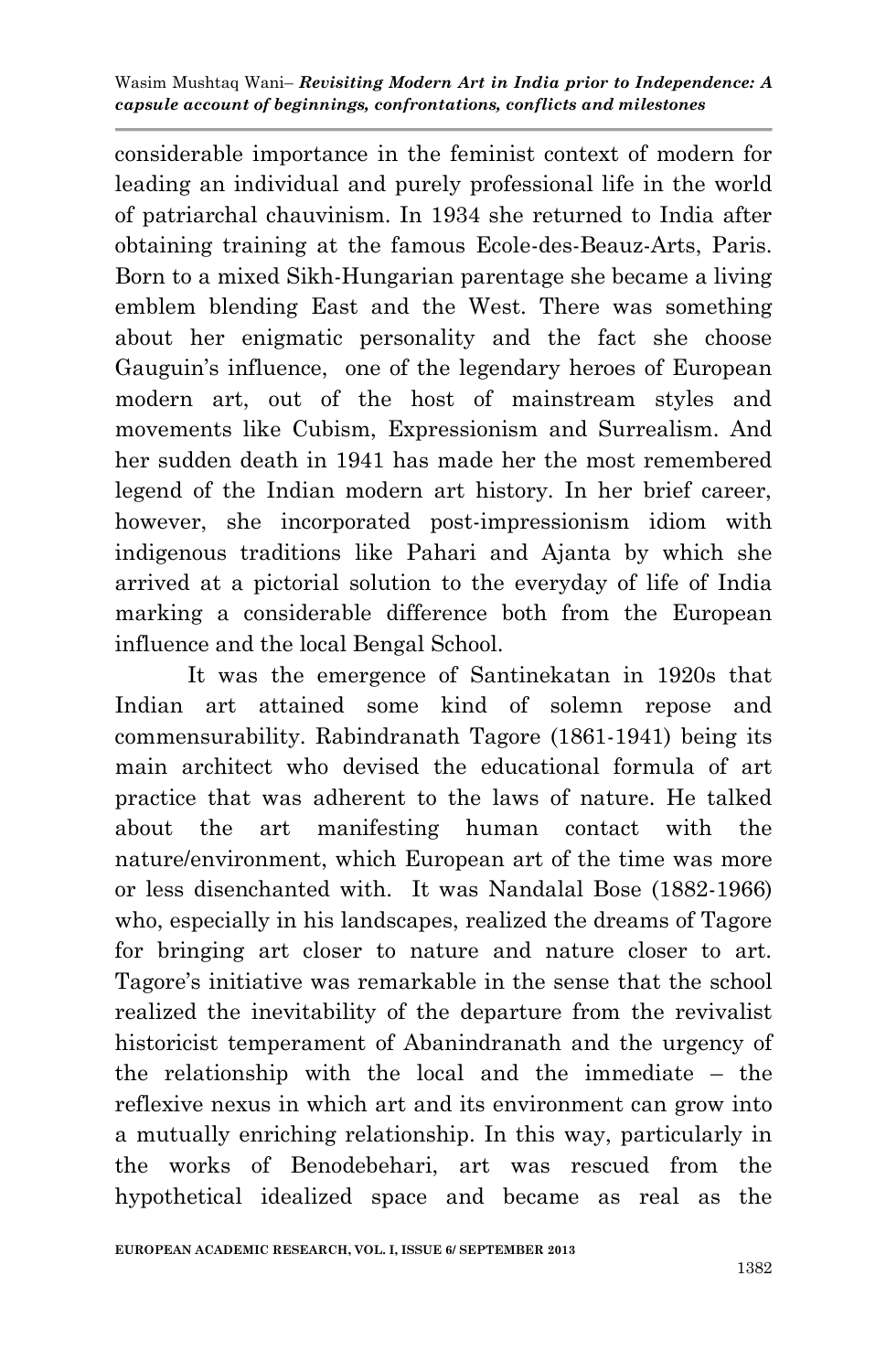empirical experience. The extensive experimentation of Ramkiner Baij is another aspect of Indian modernism symptomatic of his cubist–expressionist contemporaries in the west and its future in the *avant garde* of Bombay progressives. The gulf between individualism and institutions is one of the important aspects of modern art in general, which finds its specific examples in the diverse stands taken up by artists like Nandalal Bose, Benodebehari, and Ramkiner Baij the "reigning trinity" of Indian modern. In the midst of the demands of Santinekatan for a definite collective identity the official "national" position of Nandalal is often contrasted with the more individualistic departure from the cannons of institution towards future. (Ghanesh and Thakkar 2005, 98)

Rabindranath Tagore was more radical in his experimentation than Sher-Gil for paving the way towards higher aims of modernism. Tagore's painterly intervention in the mid-twenties anticipated the surreal expressionist idiom of free associations where scratches, scribbles, erasures, and doodles transformed into fantastic melancholic primordial forms. At that time no other artist of India enjoyed the serious attention of European intellectuals as Tagore's art works did, partly due to his legendary reputation. And partly because of his radical imagination for expressing his unconscious obsessions with a sense of awe and mystery, which was strikingly reminiscent of his European contemporaries like Paul Klee and Max Ernst. Tagore's profoundly personal style is attributed to what came to be defined as 'erasures' erupted from the game of creating shapes out of crossed-out texts, which interestingly makes a dialectic link with his discursive scriptural engagement of a prolific poet. In other words, if one feigns to speculate, Tagore"s conscious and prolonged engagement with the production of text suddenly demanded explosion of images – which attained a concrete and plastic presence in the form of human and animal forms. He needed a break from the controlled formal restrain of the writer and seek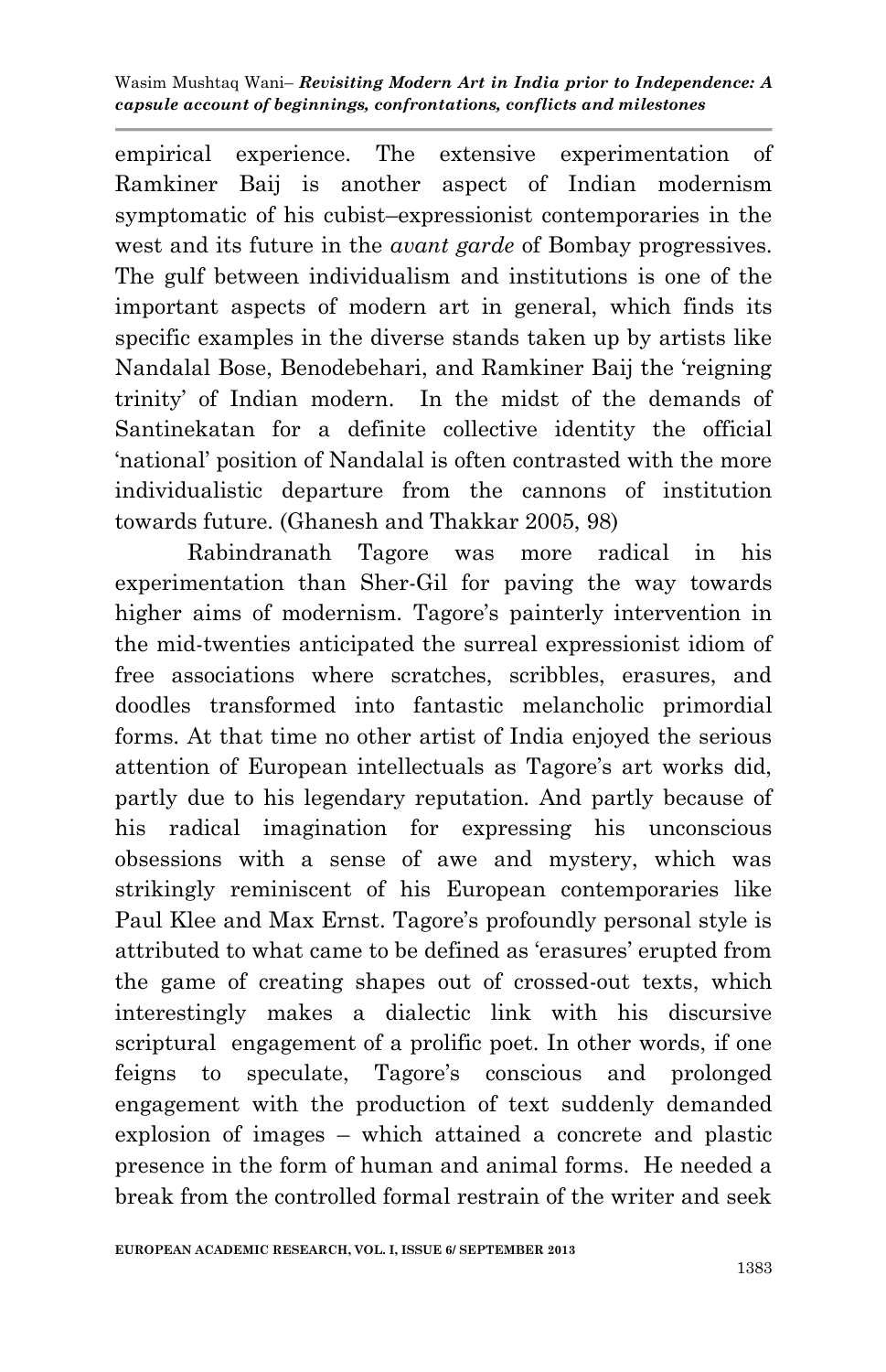some kind of refuge in the subjective and spontaneous release offered by the act of painting. His art, however, finds a better license in the European art released in the event of Freud"s discoveries of the subconscious/unconscious, which triggered experimentation in children's art and automatic drawings.

One of the most exciting moments for modern art movement in India is the December 1922 exhibition in Calcutta. With the help of Tagore, an International art exhibition was organized where the works of some of the very important Bauhaus artists like Paul Klee, Kandinsky, Johannes Itten and others was put on display. It must have been an overwhelming experience for the Indian artists to get to see the original works of western modern art. However, this event added more to the rising crisis between the disconcerting dichotomy between global and the local. On the one hand the rising national resistance movement was gearing up and on the other hand Indian art was getting more ambitious in realizing global modernism. These seemingly conflicting aspirations, the global modernity and national identity, remained the most inevitable preoccupation of the twentieth century Indian art.

The individualistic stance attributed to Rabindranath Tagore and Amrita Sher-Gil was further discovered in the primitivism of Jamini Roy (1887-1972). Roy's development came a long way to find a distinctively individual aesthetic. He had to brush shoulders with various styles ranging from academic naturalism, Impressionism, and Chinese wash painting until he rescued himself from the enchanting of European idioms of art and found his *raison d'être* in the Bengali folk painters. Taking a break from the mainstream influences Roy absorbed and imbibed the unique characteristics of Kalighat painting. The astonishing simplicity and deftness of Roy"s work was initially motivated by the art of Kalighat in its result of the special handling of the pictorial form, the sense of volume evoked by the use of shade and light or the skillful linear treatment of form. Later out of his *swadeshi* impulse he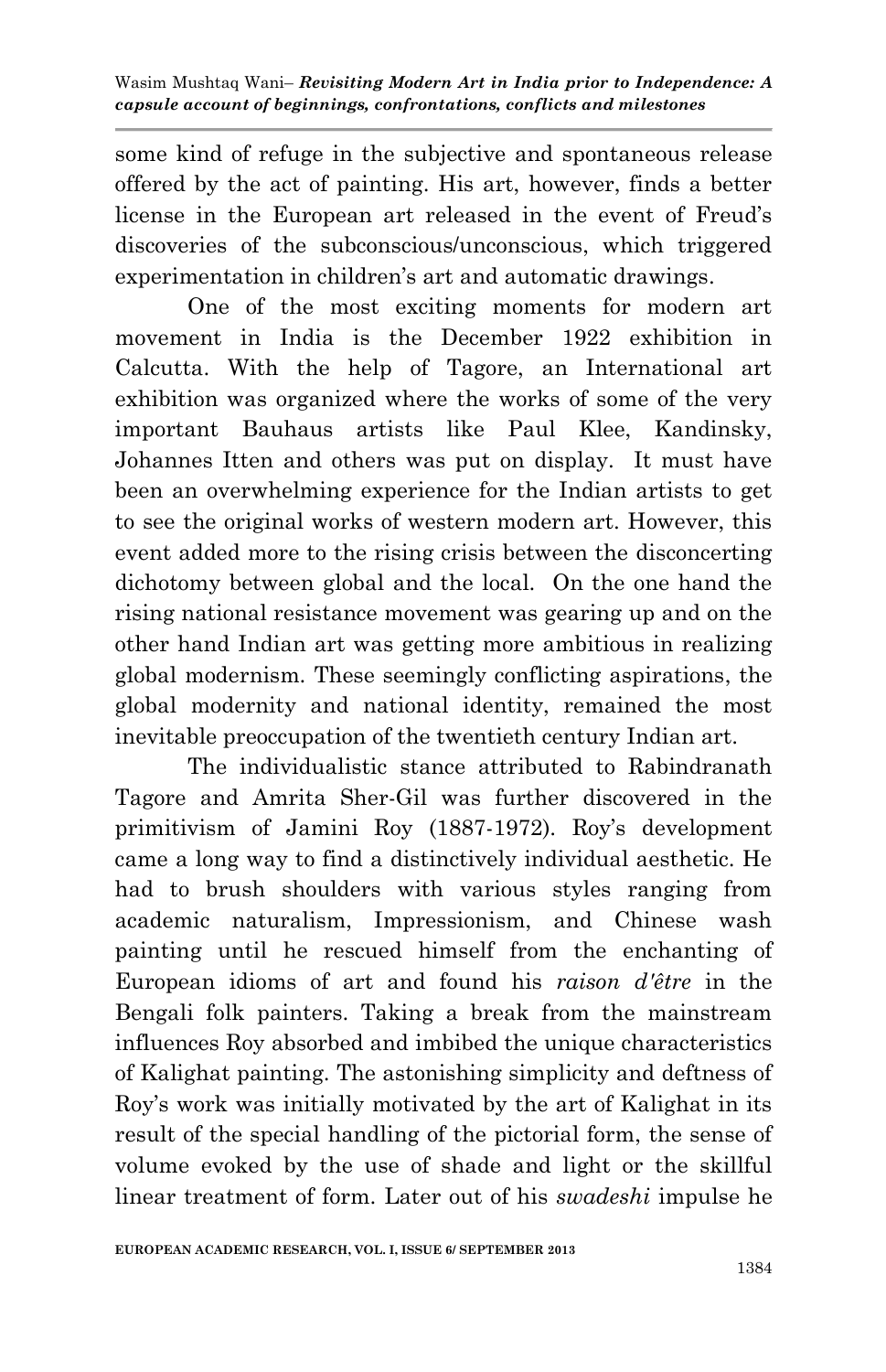abandoned foreign art materials, like oil painting, and turned to indigenous earth colors and organic pigments. And due to the rising anxiety and the ambition to identify with the national/modern he renounced Kalighat painting for being liberal, urban and colonial and turned to village scroll painting instead. His long journey of art with consistent discontent is suggestive of the modernist aspirations for individuality and distinctiveness. It shows that his interest in folk art had a bigger reason and deeper implications than merely stylistic. As Sanjoy Mallik writes about Roy's position in relation to his efforts to work in the manner of craft guild of folk artists and yet reflect his work is quite distant.

Although his [Jamini Roy"s] pictorial style does remind us of the folk conventions, his urban self proclaimed itself over and above it, in the way in which he remodeled and re structured his sources. The vivacity of his references often turned into disciplined and highly refined schema that stands at a remote extreme from its source. (Sinha 2003, 81-82)

1940s is marked with the significant upsurge in the radical experimentation in Indian modern art. With the exemplary and extraordinary individualism of Sher-Gil, Rabindranath and Jamini Roy as progenitors, Indian modernism geared up in full swing to move along the global forces of art. The Calcutta Group was formed in 1943 in the midst of the catastrophic trauma of Famine and pestilence. The main members of the group were Prodosh Das Gupta, Gopal Ghosh, Nirodh Majumdar, Rathin Moitra, Prankrishna Pal, and Paritosh Sen. The Group"s ideological stand emphasized an ambitious yearning to seek their formal and stylistic solutions in the western art. Instead of looking backwards for indigenous sources they sought inspiration from European artists like Van Gogh, Matisse, Picasso, Braque and Brancusi. The Group's anthropocentric stand abandoned the old gods and goddesses of epic classical literature and replaced it with the "supreme man" as the protagonist of their aesthetic expression.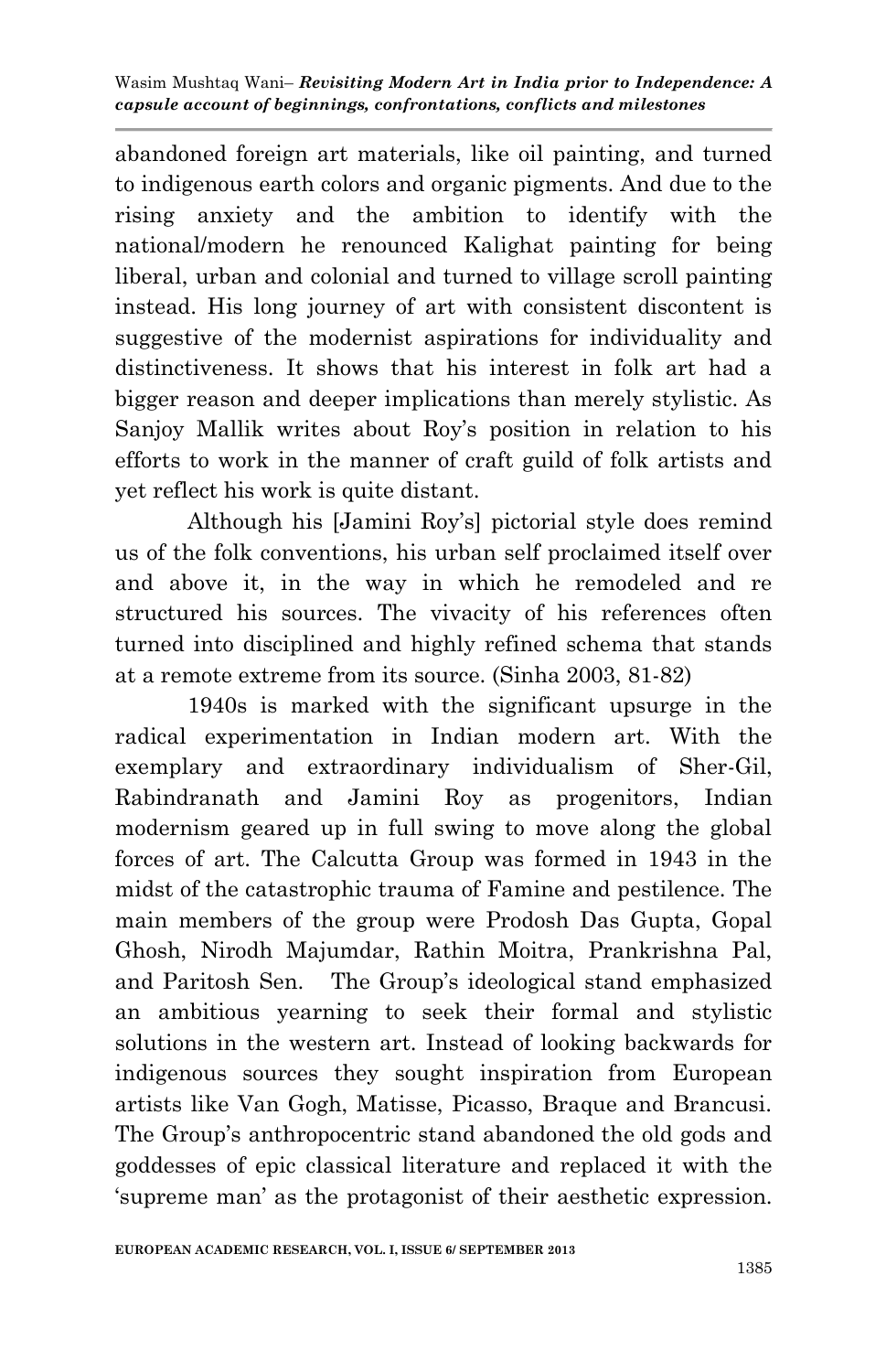As for as the Calcutta Group's general approach towards the west is concerned, they were not unlike other Indian modernists for aiming at a modern aesthetic, but their art could not negotiate beyond formal and stylistic concerns. Nirodh Majumdar was the first artist to receive a scholarship by the French government to visit Paris in 1946 and Paritosh Sen is the only Indian artist to have met Picasso. (Pande) 1940s/50s is also significant for locating the earliest events of modern art activities in Kashmir. Such was the influence of these Groups that even a place like Kashmir, so remotely far from the Indian metropolis, its force could be felt, which inspired local artists to join the movement. The possible justification for their claim lies in the very ideology of the "progressives, for their uninhibited advocacy of European examples of modern art "an opening up to a heritage unrestricted by national/geographic limits." (Mallik 2003, 83)

However, it was in the Bombay Progressive Artists" Group that the forces of 40s found its most articulate expression. The Group emerged in the form of a most dynamic artistic force launching a resistance and break from the neoromantic rural position of the Bengal School and the anaesthetic art taught at the colleges. By 1950s Bombay became the centre of Indian modern art engaging enlightened critics and ambitious patrons. F.N. Souza (1924-2002), the most articulate and the founder member of the group was accompanied by M.F. Husain, S.H. Raza, K.H. Ara, S.K. Bakre, and H.A. Gade. Their rigorous determination to realize the kind of art that was "entirely Indian but also modern" was backed by the association of the radical novelist Mulk Raj Anand, the influential Chemould Gallery owner Kekoo Gandhy; the three refugees from the Nazi: the Expressionist painter Walter Langhammer, who joined as art director to *Times of India* in 1938, became their mentor; Emmanuel Schlesinger, who set up a pharmaceutical concern in Bombay, became their main collector; and Rudy von Leyden, who joined *Times of India* as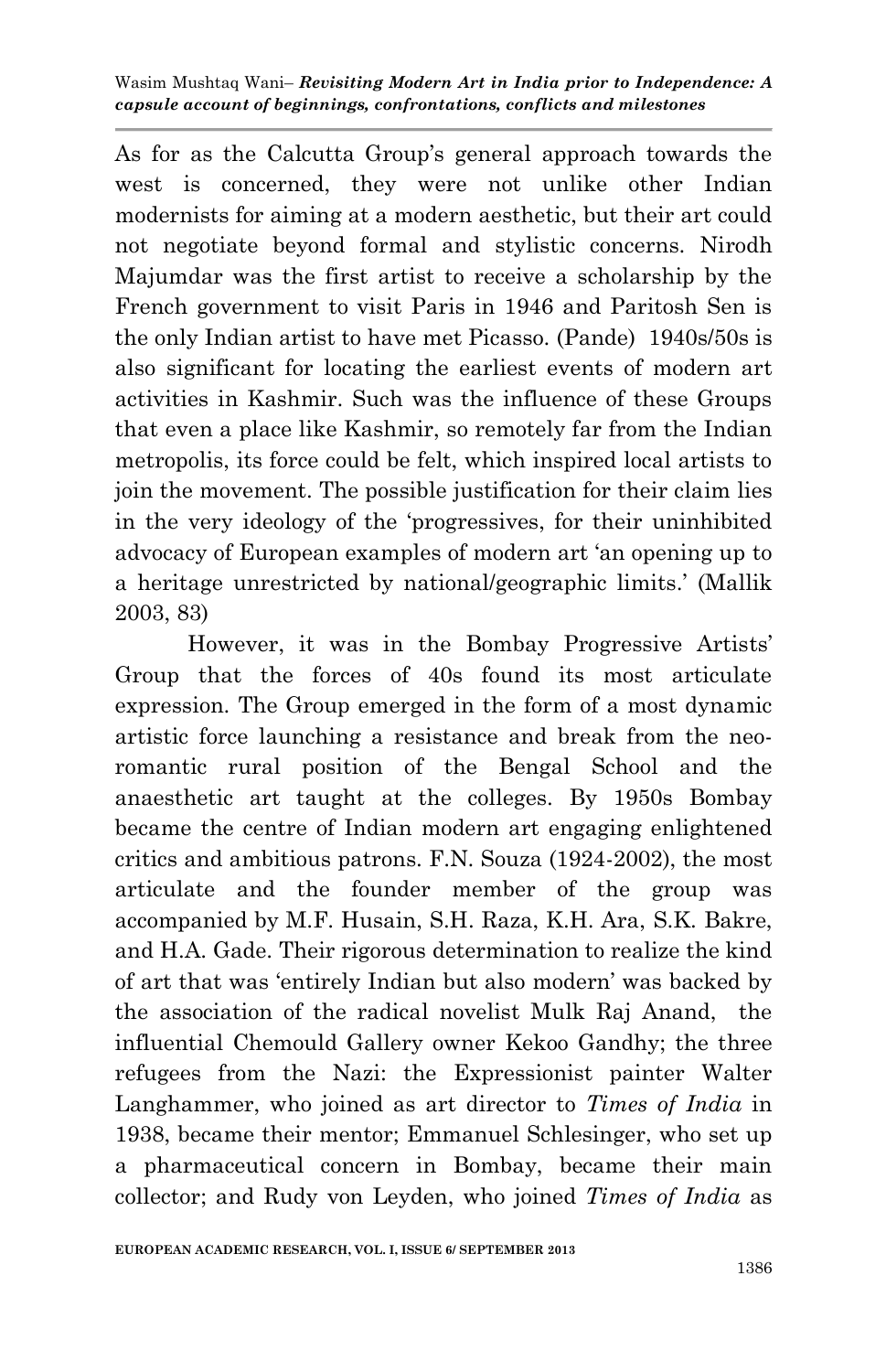art critic." (Mitter 2001, 206) As is the fate of any such collective art movement, the group did not sustain for a long time. The most of ambitious leading artists left for Europe to confront and engage with the groundbreaking innovations happening in the mainstream western modernism. Souza left for London and Raza to Paris, however, Husain stayed back. Souza as notoriously called the 'angry young man of Indian art' demonstrated a true nonconformist by debunking his Catholic upbringing to shock the complacency of the clergy, the rich, and the powerful. (Dalmia and Hashmie 2007, 105) His cynic and gnawing temperament injected some kind of wild anarchism in his rugged use of paint and brutal gesture of lines. Souza shares with Picasso the ruthlessness and intimidating robustness, which was as much a matter of fascination as it was a shock to the artists and art connoisseurs. By his deft method of handling pigments, Souza"s ability lies in his dauntless ability to transform his compulsive erotic-religious feelings in the convulsive discipline of expressionist language, which earned him an international acclaim by 1950s. (Tuli 1997, 204) S. H. Raza's initial interest in expressionist landscapes evolved into a geometric abstraction which eventually culminated into the target-like metaphorical icon of Bindu - (the dot or the epicenter). Unlike Souza, Raza was not really interested in the human figure. Even his landscapes and cityscapes retain a cold distance from the identifiable representation of a figure, rather his art showed more tendencies towards abstraction. By 1970s in France, Raza"s struggle to reconcile the eastern mind with the western dialect brought him close to the esoteric philosophy and abstract symbols of the Neo-Tantric tradition. Raza imbibed European grammar of formalism and sought to express the spiritual-mystic dimensions of Hindu philosophy.

M. F. Husain the most popular modern artist of India has constantly been the subject and the center of media attention incomparable to any other living artist of India. His charismatic and multidimensional personality brought him a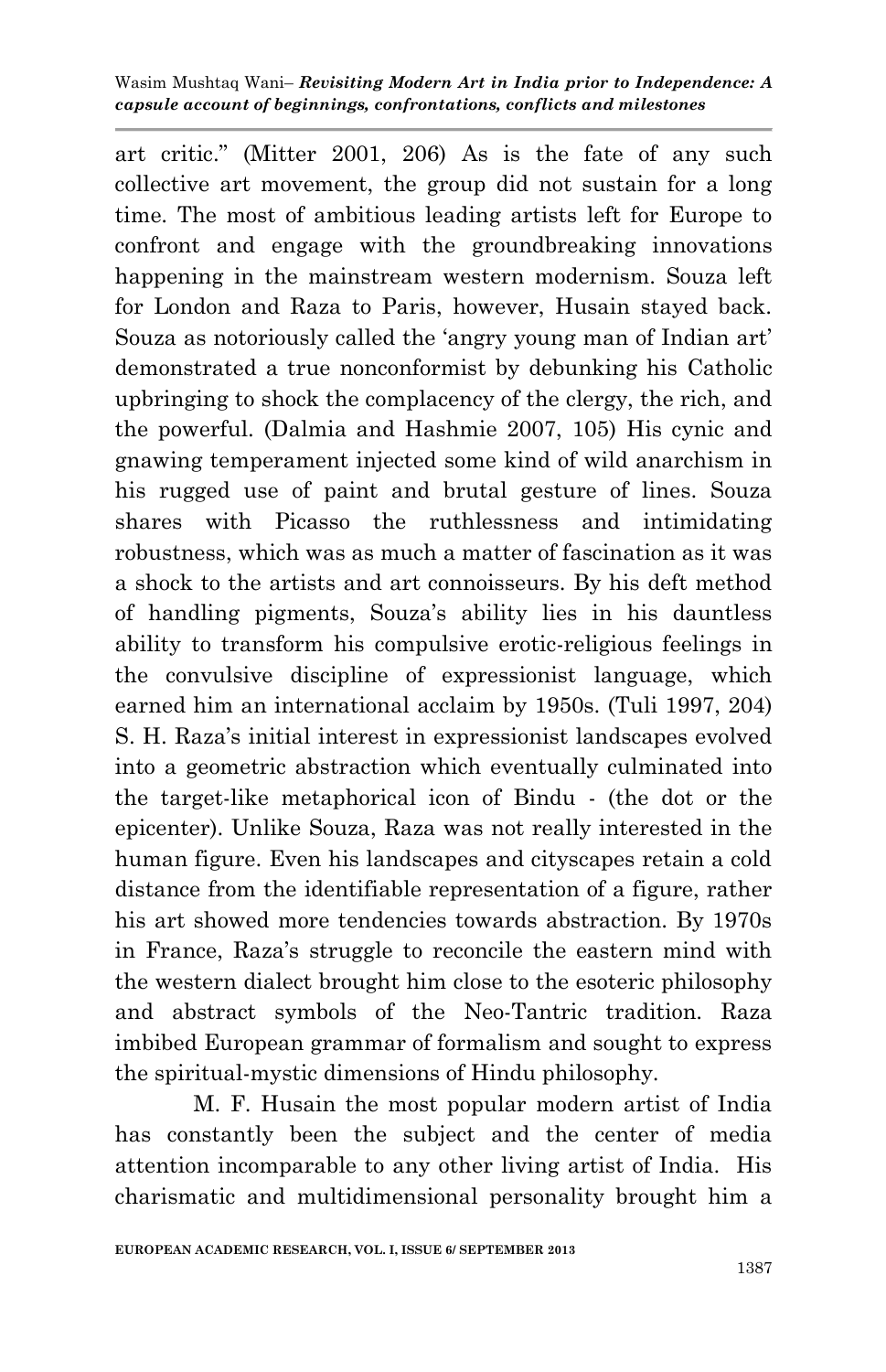long standing fame, which however, is supplemented with the bites of controversy in the recent years. Husain was not privileged enough like his contemporaries to think of settling abroad. His story has quite a romantic ting: Born to a poor family and starting off by painting Bollywood hoardings for living and eventually attaining the position of an undisputed leader in modern Indian art. His phenomenal body of work and tireless experimentation has kept him significantly alive in the minds of critics, connoisseurs, patrons and art lovers. Engaging with as diverse resources as the flamboyance of Basholi, spontaneity and lyricism of Islamic calligraphy, the naivety and innocence of folk art, pop images of Bollywood, and classical Indian sculpture – bridging the gulf between rural and urban, popular and elite, east and west. (Tuli 1997, 206) His incommensurable output and the range of concerns have left the art scholars bedazzled, as Alkazi would confirm: "They have barely been able to categorize one phase of his when he has stormed his way into another.' Husain's position as a national/modern is far more articulate than most of the other artists aspiring the same. As Chaitanya Sambrani writes:

> Working within the agenda for the development of a secular, socialist, non-aligned economy, Husain emerges as the major allegorist for the nation with his ceaseless endeavor to give plastic expression to the entire gamut of co-existing myths, faiths, conflicts and personae that make up a vision of the nation. His *Zameen* (1955)…the 14-foot-long canvas teems with images culled as though from a primeval memory of the archetypal Indian village, presenting a panorama of persons, animals, objects and activities that stand in as metonyms of national essence. (Sambrani 2003, 106-107)

The similar impulses of 40s/50s are seen in the Delhi Silpi Chakra. The artists associated were B. C. Sanyal, Kanwal Krishna, Dhanraj Bhagat, K. S. Kulkarni, D. N. Mago and others. The group came into existence after the catastrophic Partition where many artists who migrated from Pakistan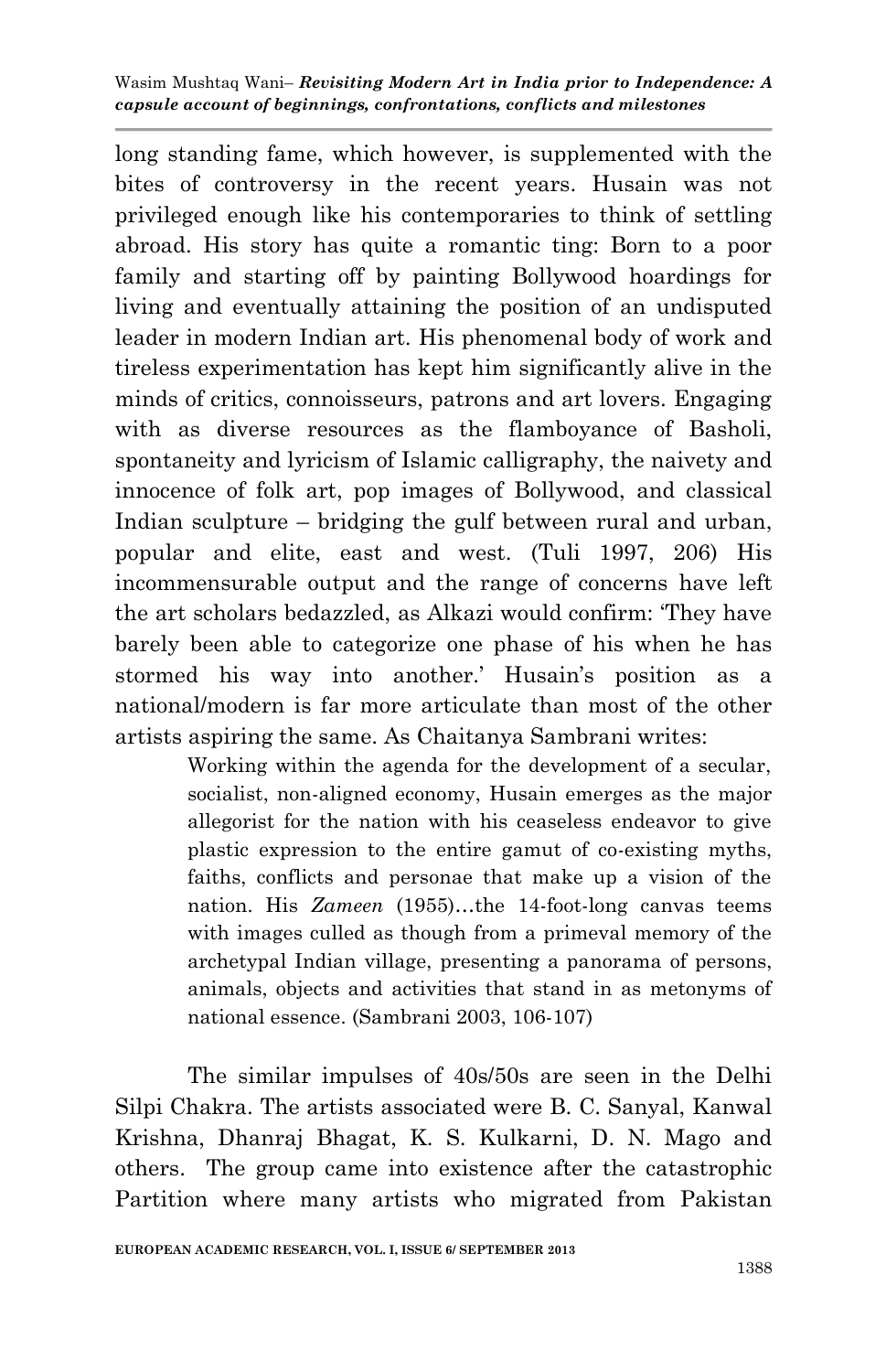chose to form an art circle in Delhi where they could exchange ideas and express their experiences with the new reality. Apart from the concerns of colossal human tragedy of the Partition they too addressed the then contemporary issues of Indian modern art. Their main distinctiveness lied in incorporating the skill of handicraft traditions of Lahore. At that moment Delhi was far behind for providing some infrastructure for the promotion of art. This brings the eventful alliance between Silpi Chakra and Dhoomimal, India"s first private art gallery, which has earned a great reputation for promoting some of the very important modern artist of India during their earliest struggle. It is the legacy of Silpi Chakra that today Delhi claims to be one of the most important centers of contemporary Indian art. Artists like Satish Gujral, Ramkumar, K.G. Subramanyam, Bimal Dasgupta, Shanti Dave and Ambadas were beginners when under the patronage of Delhi Silpi Chakra they embarked on their respective journey of art. (Cf. Indian Contemporary Art)

## **BIBLIOGRAPHY:**

Dalmia, Yashodhara and Salima Hashmi. Eds. 2007. *Memory, Metaphor, Mutations – Contemporary Art of India and Pakistan*. Oxford University Press.

Ganesh, Kamala and Usha Thakkar. 2005. *Culture and the making of identity in contemporary India.* Asiatic Society of Mumbai, SAGE Publications India Pvt., Ltd.

Indian Contemporary Art – Schools/Groups –Retrieved from the article -

(http://www.legacyart.in/Display.asp?pagename=schoolsgroup)

Mallik, Sanjoy. 2003. "Impulses of the 1940s"" in *Indian Art: An Overview*, edited by Gayatri Sinha, 83- . Rupa & Co.

Mitter, Partha. 2001. *Indian Art.* Oxford University Press.